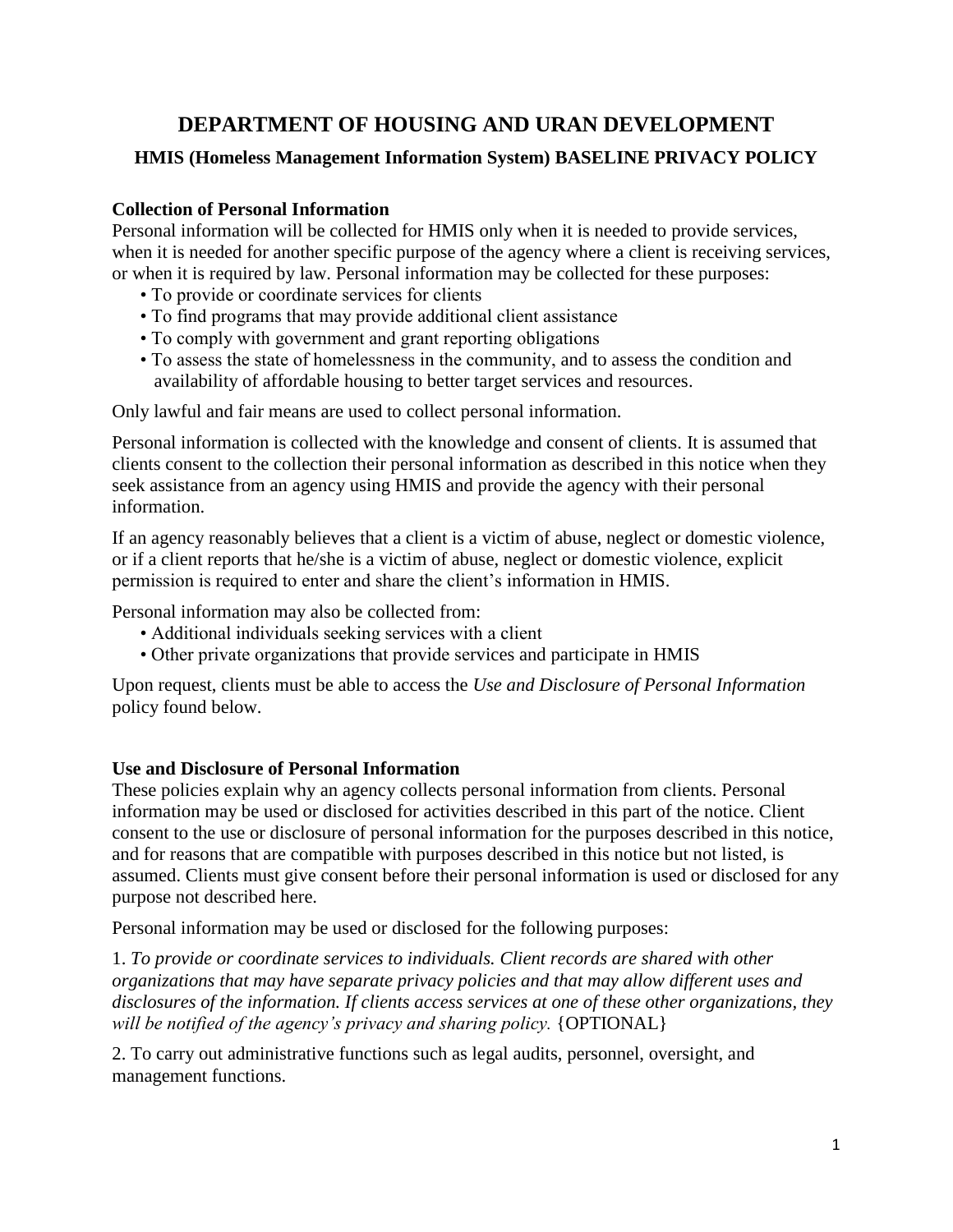3. For research and statistical purposes. Personal information released for research and statistical purposes will be anonymous.

4. For academic research conducted by an individual or institution that has a formal relationship with the Institute for Community Alliances. The research must be conducted by an individual employed by or affiliated with the organization or institution. All research projects must be conducted under a written research agreement approved in writing by the designated agency administrator or executive director. The written research agreement must:

- Establish the rules and limitations for processing personal information and providing security for personal information in the course of the research.
- Provide for the return or proper disposal of all personal information at the conclusion of the research.
- Restrict additional use or disclosure of personal information, except where required by law.
- Require that the recipient of the personal information formally agree to comply with all terms and conditions of the written research agreement, and
- Be substituted, when appropriate, by Institutional Review Board, Privacy Board or other applicable human subjects' protection institution approval.

5. When required by law. Personal information will be released to the extent that use or disclosure complies with the requirements of the law.

6. For a law enforcement purpose (if consistent with applicable law and standards of ethical conduct) under any of these circumstances:

- In response to a lawful court order, court-ordered warrant, subpoena or summons issued by a judicial officer or a grand jury subpoena, if the court ordered disclosure goes through the Institute for Community Alliances and is reviewed by the Executive Director for any additional action or comment.
- If the law enforcement official makes a written request for personal information. The written request must meet the following requirements:
	- i. Be signed by a supervisory official of the law enforcement agency seeking the personal information.
	- ii. State how the information is relevant and material to a legitimate law enforcement investigation.
	- iii. Identify the personal information sought.
	- iv. Be specific and limited in scope to the purpose for which the information is sought.
	- v. Be approved for release by the Institute for Community Alliances legal counsel after a review period of seven to fourteen days and,
	- vi. Have written consent for client data release from the respective governing HUD recognized Continuum of Care.
- If it is believed that the personal information constitutes evidence of criminal conduct that occurred at the agency where the client receives services.
- If the official is an authorized federal official seeking personal information for the provision of protective services to the President or other persons authorized by 18 U.S.C. 3056, or to a foreign head of state or other persons authorized by 22 U.S.C. 2709(a)(3), or for the conduct of investigations authorized by 18 U.S.C. 871 (threats against the President and others), and the information requested is specific and limited in scope to the extent reasonably practicable in light of the purpose for which the information is sought.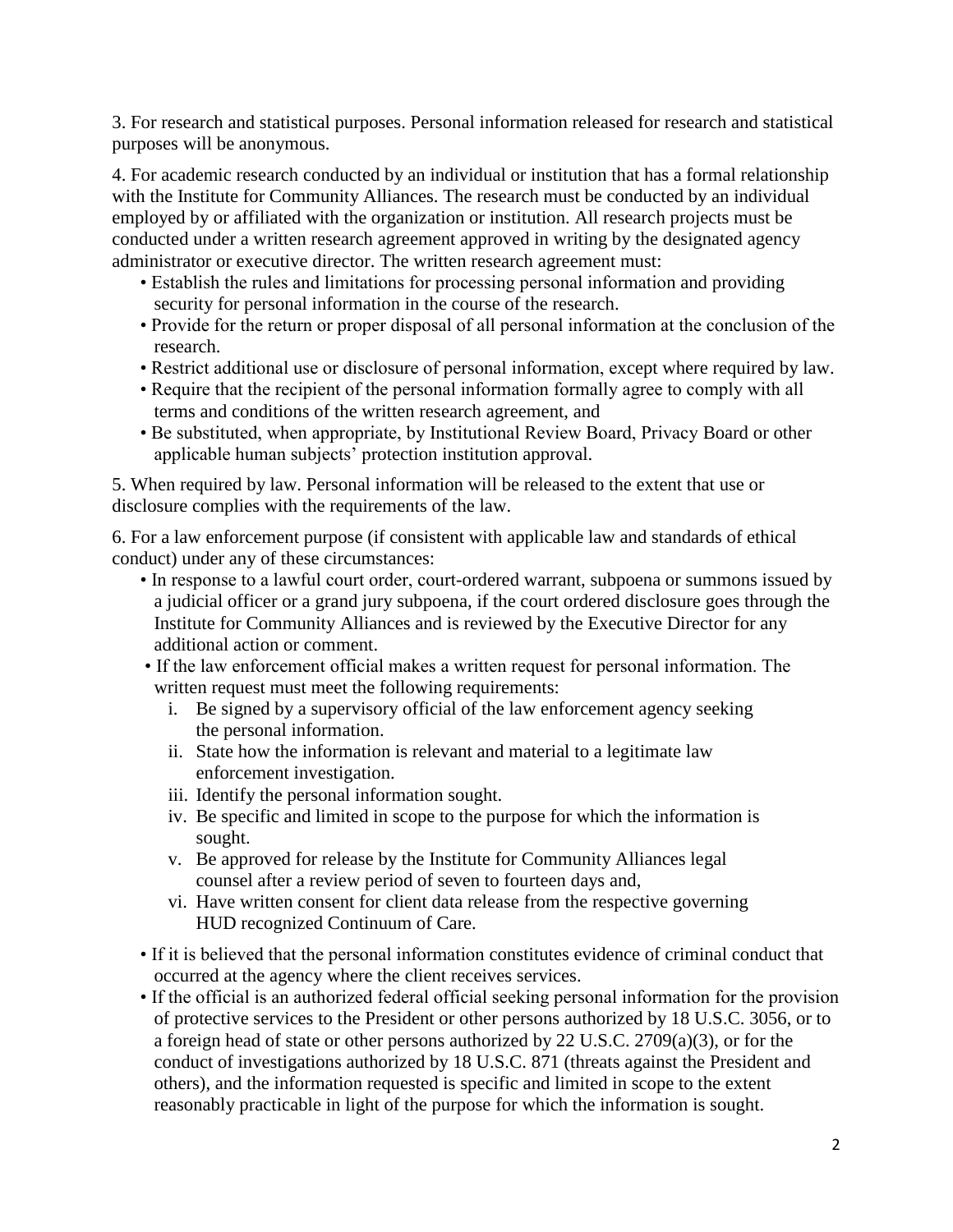7. For law enforcement or another public official authorized to receive a client's personal information to conduct an immediate enforcement activity that depends upon the disclosure. Personal information may be disclosed when a client is incapacitated and unable to agree to the disclosure if waiting until the individual is able to agree to the disclosure would materially and adversely affect the enforcement activity. In this case, the disclosure will only be made if it is not intended to be used against the individual.

8. To avert a serious threat to health or safety if:

- the use or disclosure is necessary to prevent or lessen a serious and imminent threat to the health or safety of an individual or the public, and
- the use or disclosure is made to a person reasonably able to prevent or lessen the threat, including the target of the threat.

9. To report to a governmental authority (including a social service or protective services agency) authorized by law to receive reports of abuse, neglect or domestic violence, information about an individual reasonably believed to be a victim of abuse, neglect or domestic violence. When the personal information of a victim of abuse, neglect or domestic violence is disclosed, the individual whose information has been released will promptly be informed, except if:

- it is believed that informing the individual would place the individual at risk of serious harm, or
- a personal representative (such as a family member or friend) who is responsible for the abuse, neglect or other injury is the individual who would be informed, and it is believed that informing the personal representative would not be in the best interest of the individual as determined in the exercise of professional judgment.

10. To comply with government reporting obligations for homeless management information systems and for oversight of compliance with homeless management information system requirements.

### **Inspection and Correction of Personal Information**

Clients may inspect and receive a copy of their person information maintained in HMIS. The agency where the client receives services will offer to explain any information that a client may not understand.

If the information listed in HMIS is believed to be inaccurate or incomplete, a client may submit a verbal or written request to have his/her information corrected. Inaccurate or incomplete data may be deleted or marked as inaccurate or incomplete and supplemented with additional information.

A request to inspect or copy one's personal information may be denied if:

- The information was compiled in reasonable anticipation of litigation or comparable proceedings
- The information was obtained under a promise or confidentiality and if the disclosure would reveal the source of the information, or
- The life or physical safety of any individual would be reasonably endangered by disclosure of the personal information.